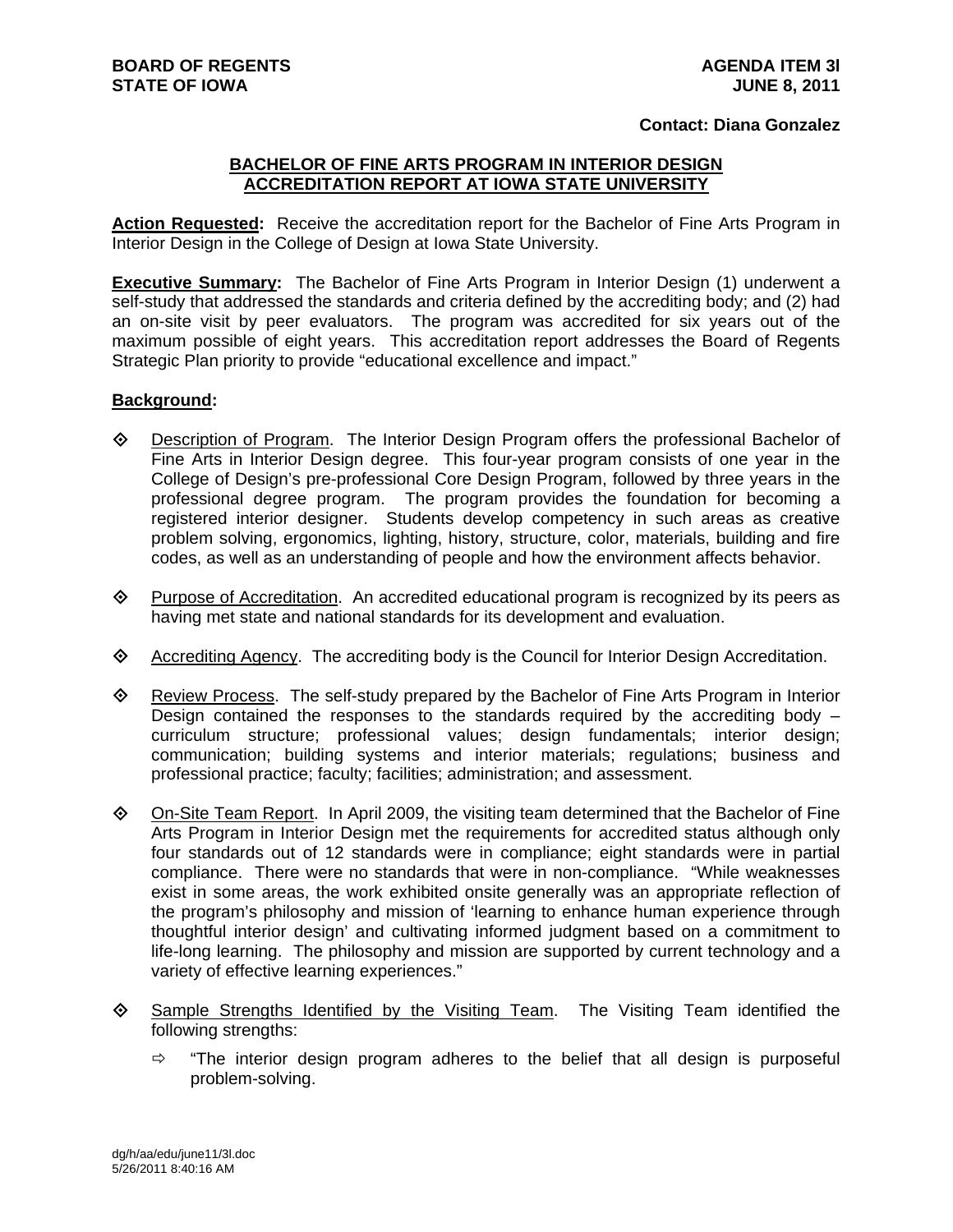- $\Rightarrow$  Faculty members engage in research activities and are active contributors to the technical, theoretical, and philosophical underpinnings of the field.
- $\Rightarrow$  There are a number of opportunities for students to interact with interior design practitioners and professionals from related disciplines in their coursework and through informal networking.
- $\Rightarrow$  Student work demonstrated understanding of various design fundamentals, including color principles and theories of design and design composition.
- $\Rightarrow$  Students' programming skills were evident throughout the curriculum. Studio work evidenced students' ability to apply color in paint, fabric selections, and finishes on color boards.
- $\Rightarrow$  The program has been diligent in monitoring the professional placement of alumni."
- $\diamond$  Sample Weaknesses Identified by the Visiting Team. The Visiting Team identified the following weaknesses. (Program responses are in italics.)
	- $\Rightarrow$  "Courses are not appropriately sequenced, course content does not increase in difficulty, and significant concepts are not interrelated and reinforced in the curriculum. Construction documents lacked detail and were incomplete, and students did not incorporate wayfinding methods in their work. Studio projects demonstrate variety in type but are limited in size and scope."

*The existing concept of 'sequential development' has been, over the period of three post-Core years each student is required to complete, to increase the focus of each of the primary studio problems, from the simplest of ideation exercises in the incoming sophomore class through space conception, to individual residential design, to office and retail design, to multiple unit dwelling and institutional design, and finally very large scale hospitality design. The sequencing deals with scale of the problems rather than the specific depth of their solutions. The Council criticism dealt precisely with this depth of complexity and not the breadth or scale of it. To that end, the program is implementing a greater degree of documentation and accuracy in order to better demonstrate the skill level being exhibited in the deliverables required from each project and class level.* 

*The sophomore class residential project, which in Spring 2010 will involve the renovation and expansion of an existing residence in a high-rise in Manhattan, will be required to provide more complete documentation than in the past, and will begin the process of learning to design within a budget, regardless of how lavish or restricted. Next year, and every year thereafter, the sophomore residential design studio will take a field trip to the showrooms in Chicago, to better understand how the residential field is accommodated within the industry, and to better assure that the students are, in fact, designing for the real world.* 

*The junior students, likewise, will have their spring design studio realigned. The institutional project on which this semester pivots is now a full semester long, allowing greater depth of both understanding as well as documentation. In the works is a modification to this project, in collaboration with either a new senior retirement community in Panama City, Panama, or a similar facility in Shanghai, China. That version of the problem is expected to be in place by Spring 2011.*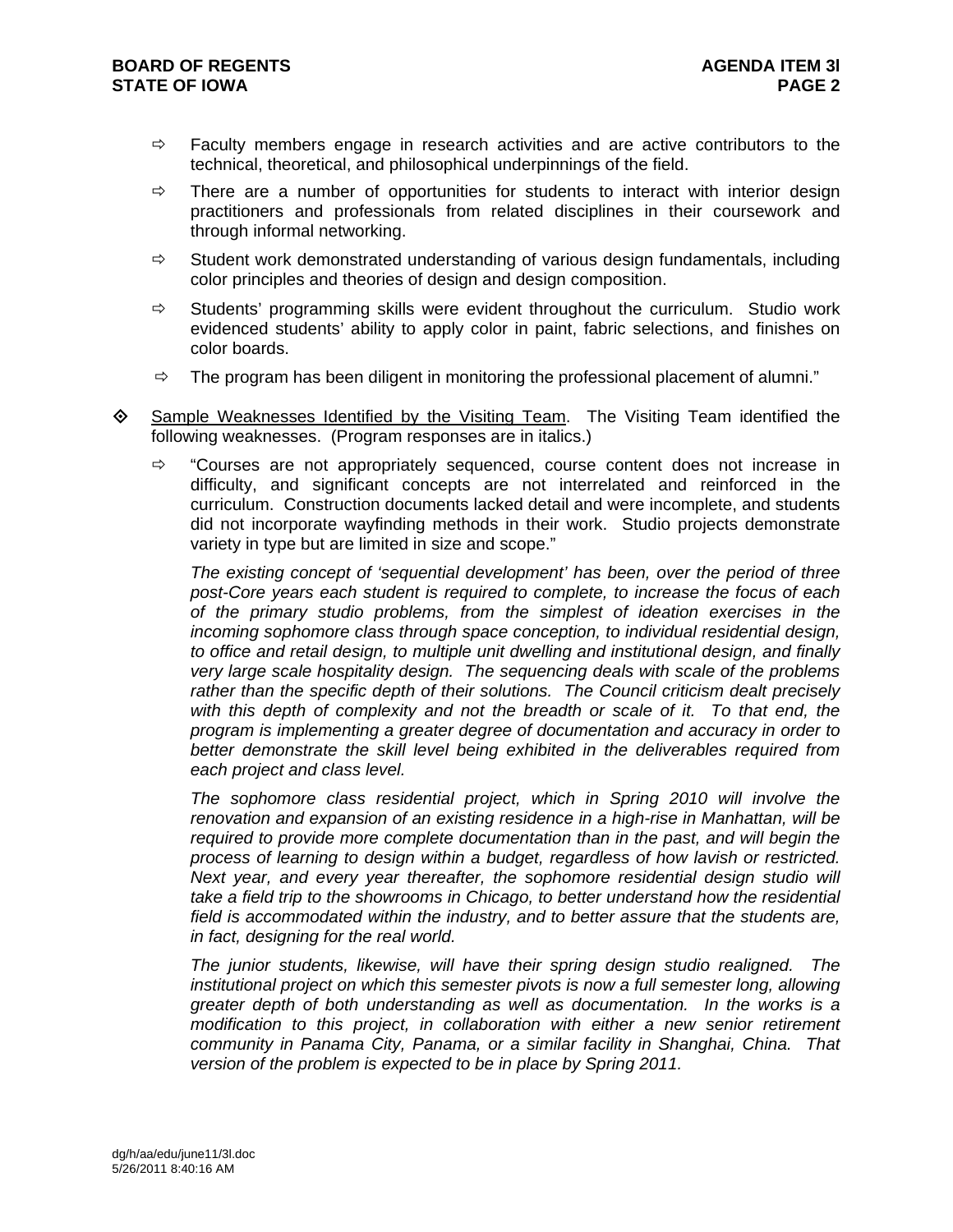*The ArtID Senior class problems, a fall retail design and a spring hospitality design, are both being deepened to include a greater opportunity for students to demonstrate their skills at both problem solving as well as professional documentation. In both cases, budgeting will be required, and specifications will require eco-sensitivity and knowledge of Green building systems and design.* 

*Rather than increase the documentation itself from one year to the next as a demonstration of the learning sequence, the program will acquaint students from the beginning with how to more completely document their designs, and then increase in difficulty the complexity of each problem the students encounter as they progress through the curriculum.* 

*This also answers the Council criticism that the projects required in the past spent too much time on the conceptual, and not enough on the practical aspects of design development. In particular, the Council was concerned that upper level work did not show consistent use and application of the complete design process. By placing a greater emphasis on the actual development and documentation phase, and requiring students to make sound design conceptual decisions with greater efficiency and concision, they will meet this standard and be better equipped to enter the emerging design job market with a stronger skill set.* 

*This shift in emphasis will also answer the critique of students' lack of proficiency in construction documents, construction details, wayfinding, and budget management. Although these have been covered in the courses for some time, the class deliverables have not been ideal in allowing students to demonstrate their knowledge. These modifications will do just that.* 

 $\Rightarrow$  "Learning experiences do not address a global perspective and approach to thinking and problem solving. The number of faculty members and instructional personnel is not sufficient to implement current program objectives and only one of the six faculty members responsible for studio supervision has passed the complete NCIDQ<sup>1</sup> exam."

*The focus that the Council found problematic was the apparent lack of preparation for the student to be employed in a globally-connected world, making decisions that had not only local impact but also global ramifications. To that end, several shifts have been implemented, beginning with the sophomore level documentation classes now working in both U.S. and metric measurements.* 

*This allows the program to continue on a more pragmatic basis in the next year's ArtID 367 Junior Class problem placing an assisted living facility in a foreign country, and thus working completely in metric as well as dealing with project input in a foreign language. Initial steps have been taken to engage simultaneous translation students in the Department of World Languages and Cultures to assist in this process. The possibilities are indeed very exciting and both the College of Liberal Arts and Sciences and the College of Design expect the class to be a dramatic enhancement to the present curriculum.* 

 $\overline{a}$ 

<sup>&</sup>lt;sup>1</sup> National Council for Interior Design Qualification.